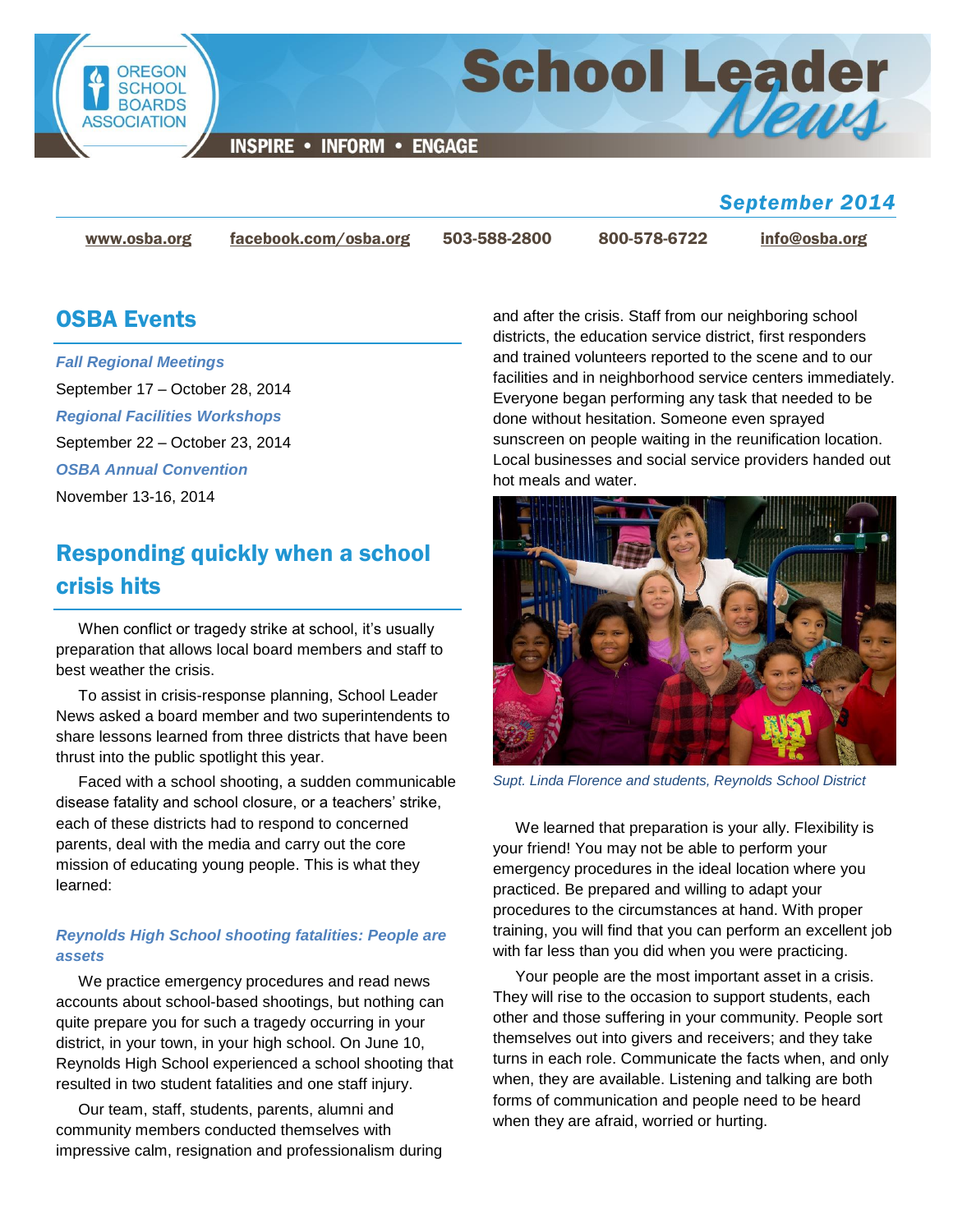When the crime scene is returned to you and the healing work is just beginning, you learn that your people are already noticing what can be done to make the school community safer, stronger, better. Good people are driven to protect, feel and learn. A crisis provides an opportunity to connect with humanity's innermost desire to bond with one another when called to support our fellow human beings.

– *Linda Florence, Superintendent Reynolds School District*

#### *Central Point death and school closure: Communication is key*

On May 20, the district learned that a kindergarten aide at Sams Valley Elementary had died suddenly at a local hospital. Counselors and psychologists were dispatched to the school to support students and staff in the grieving process. That evening, we were notified by our employee's family that her illness and death remained "unexplained," that her husband had been admitted to the hospital with similar symptoms and that hospital officials had instructed the family to sanitize everything in their home. Further, other school employees (including the principal) were suffering from a range of cold, flu and respiratory symptoms. By 9 p.m., a team of staff had contacted every family via phone and posted the information on Facebook and the Web.



*Samantha Steele, Superintendent, Central Point School District*

The following day, May 21, Servpro began the cleaning process at the school. This included wiping down every surface, including the contents of every classroom, playground equipment, and more with an EPA-registered disinfectant. Meanwhile, an autopsy revealed that our employee died of complications from strep bacteria (i.e. strep throat) and that those bacteria are very common (although it is very uncommon for strep to develop into a

## *School Leader News – September 2014*

life-threatening condition). Despite confirmation that there was no significant public health risk at the school, we completed the cleaning process as a precautionary measure and re-opened school on May 22.

Through this process we learned a number of important lessons, including:

- Social media (Facebook) and the Web are by far the most efficient method for getting information to the school community, and must be updated regularly to ensure transparency (respond to posts and questions, too). As soon as we had new information, we shared it.
- Personal phone calls (not a recording) on the first evening were key. Many parents had already seen the post on Facebook, but appreciated the opportunity to ask questions of an actual person.
- Notify staff first they are on the front lines of giving information.
- Work cooperatively with outside agencies. We are not experts on public health, and it was important to receive support for our decisions. We worked with Jackson County Health on all press releases (theirs and ours) to be sure that information was aligned and accurate.
- Make regular contact with the press and do oncamera interviews; use the agreed-upon press releases so that information and language is consistent.
- Answer your phone. In the midst of all of this, I made sure that I answered my phone and returned calls and emails quickly.

– *Samantha Steele, Superintendent Central Point School District*

### *Medford bargaining and teacher strike: Trust administrators*

Our board is exceptionally active, and so we tend to micromanage. If there's a position to be filled, one of us will be on the interview committee. If community members want to have a special ed committee, board members will sponsor and attend it. When the public complains, our board wants to be supportive in finding solutions. Thus when we were faced by a strike by teachers earlier this year, our board struggled to step back and allow staff to perceive problems, determine options, and carry out the process. But we had to back off from the crescendo of bargaining and trust in our administrators.

When it became clear that we were facing prolonged negotiations of close to a year, the board talked about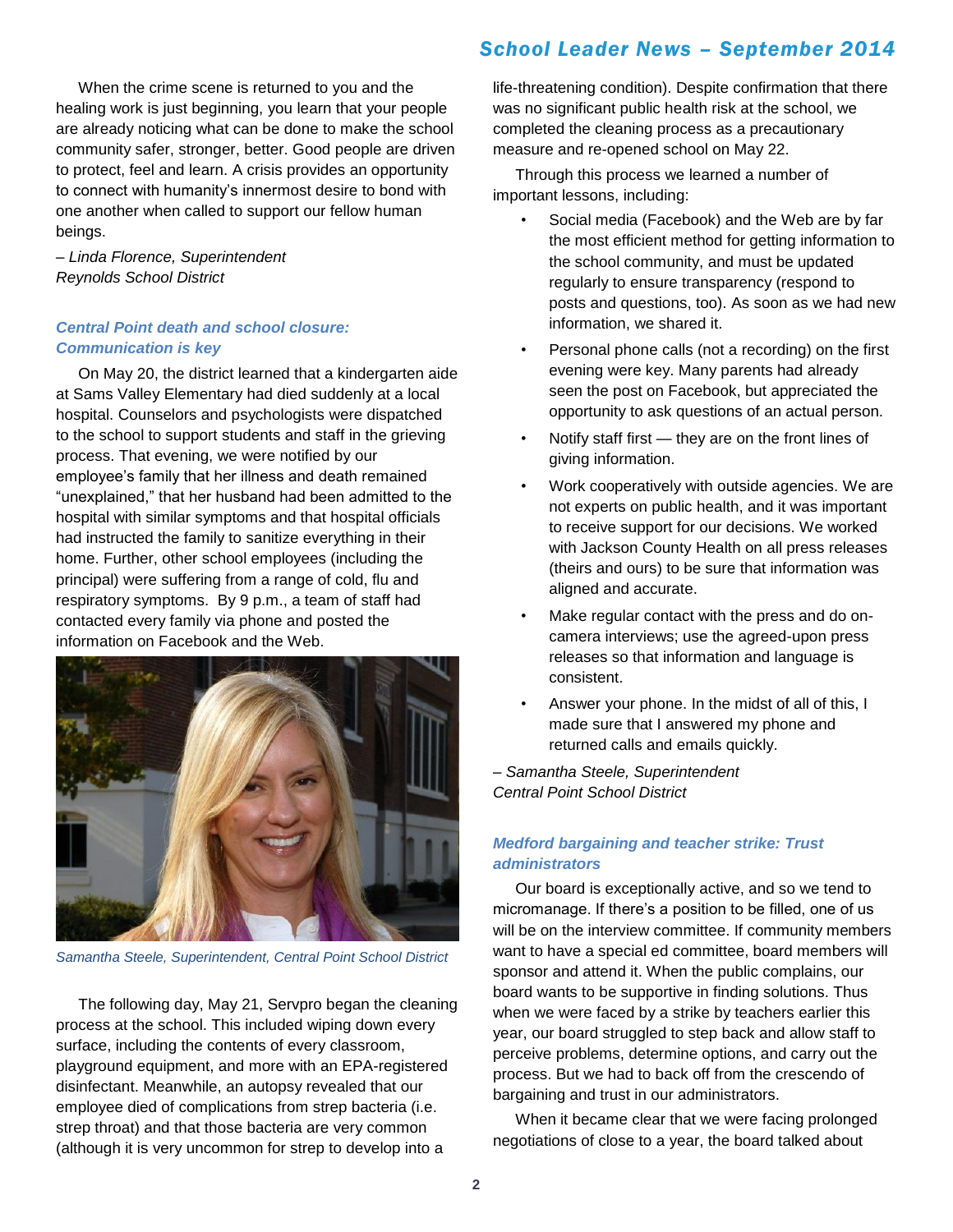what the bargaining procedure entailed – implementation, mediation, strike, amnesty agreements. We asked our superintendent to explain it. We asked our labor lawyer to explain it. We asked our OSBA consultants to explain it. We gnawed at that bone repeatedly. But it was vital to get that information so we would know what to expect. We talked a lot with each other in our executive sessions. Once we declared a state of emergency when the strike became probable, we had unlimited executive sessions without need of 24-hour notice. We needed those meetings. The bargaining team joined us often, giving us updates on the negotiations progress and asking us to give them areas where they could "give" in the goals.

The board had to decide whether to allow the strike to happen. The board didn't declare a strike, but we controlled whether to give teachers what they demanded to prevent the strike. The unification of the board around its goals determined that we were willing to accept the short-term pain of a strike so that we could achieve the long-term benefits to our students of being fiscally responsible. The storm of effort to prepare for the strike was so overwhelmingly large that none of us could organize it. We had to depend on our superintendent and his plans. Our superintendent did a great job of keeping us informed. He had everything in place and took us on tours of the operations center. We saw how active everyone was in the center.



*Sally Killen, Medford School Board member*

We asked frequent questions about how many guest teachers had agreed to come to Medford. We knew that one issue would determine whether we could have school or not. Our board didn't know the legal ramifications of what NOT having school could cause. We knew that having school put pressure on the strikers. In response, some strikers pressured guest teachers and caused other disruptions. The pressures on us as board members and on the staff were tremendous. The administrators were

## *School Leader News – September 2014*

working very long hours dealing with parental and student issues as well as trying to maintain a learning environment. The board members couldn't possibly have done all that. We had to trust our staff, and doing so helped pull us through.

*– Sally Killen, School Board member Medford School District*

#### President's Post

# Public education campaign holds "Promise" for local schools

Seeing so many local board members in July at OSBA's annual Summer Board Conference in Bend provided yet another reminder that our strength as an organization depends upon us working together on a shared vision.



As I told attendees there: "You are OSBA, and OSBA is you. Every time you write an email or make a phone call in

*Lori Theros OSBA President*

support of our shared goals, that starts a little ripple. That ripple, repeated often enough, turns into a wave. And it's those waves that are going to carry us toward 40/40/20 and our other state achievement goals."

With that in mind and summer disappearing into the rearview mirror, it's time to start thinking in earnest about 2015 and another crucial legislative session in Salem. With your support, we turned a corner in 2013 and saw the Legislature start to reverse a decade of disinvestment in K-12 public education.

We still have a long way to go in restoring the investment necessary to close the achievement gap and stem dropout rates, but OSBA is already working hard to set the stage for success in 2015 with a public education support campaign.

It's called "The Promise of Oregon," and if you haven't heard of it yet, you definitely will in coming weeks and months. It's founded on these two pillars: Today's students are Oregon's greatest natural resource; and we as Oregonians must invest in our public schools so the next generation can reach its potential.

Want to find out more? You can visit [promiseoregon.org](http://www.promiseoregon.org/) for a sneak peek of the new website and preview of a thematic campaign video. OSBA staff will also be discussing campaign plans during statewide fall regional visits over the next month.

But to get the full flavor of the campaign, we need to see you at OSBA's Annual Convention Nov. 13-16 in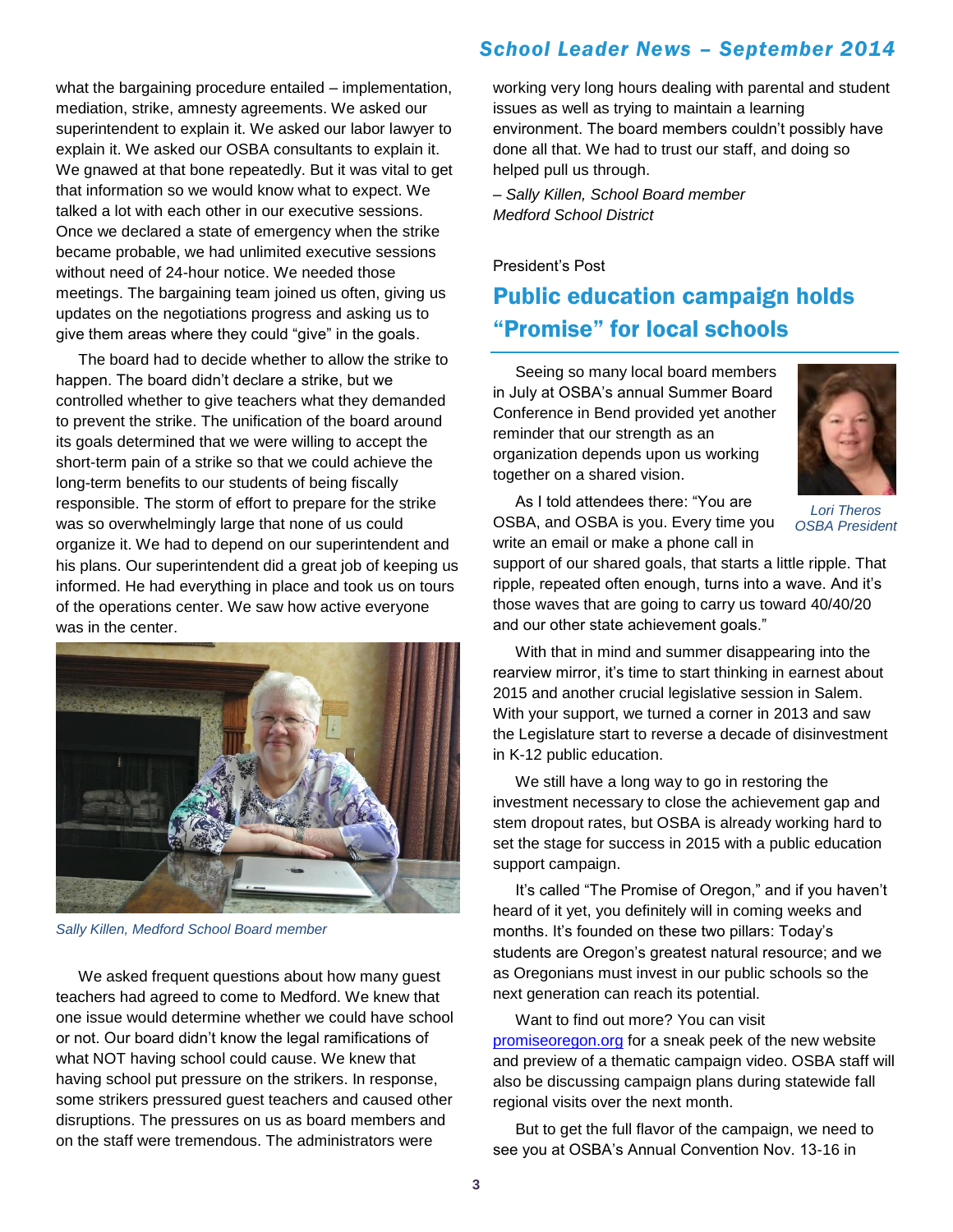Portland. That's where the main "Promise" video will debut, timed to coincide with the full website's unveiling.

It's going to be an exciting, amazing weekend that you won't want to miss. And that's a promise.

#### In the Loop

# We need to build the infrastructure for Common Core



Forging and maintaining partnerships with key organizations is just part of what we do at OSBA. With that in mind, I collaborated recently with Craig Hawkins, executive director of the Confederation of Oregon School Administrators, and the staff of Rob Saxton, Oregon's deputy superintendent of public instruction.

*Betsy Miller-Jones Executive Director*

The subject was Common Core State Standards, and in particular the support systems and investments needed to ensure that our schools can successfully implement them. We worked together on an op/ed piece that is expected to run on OregonLive, the

You'll soon be able to see the piece in its entirety there, but the main points bear repeating:

website for The Oregonian's content.

- We believe Common Core provides the right standards for Oregon because they give our schools and students a true college-andcareer-ready target.
- Classroom content is still primarily determined locally by the teachers, administrators and ultimately school board members in our 197 districts, with the help of parents and community members involved in the periodic adoption process for textbooks and other instructional materials.
- Raising standards alone won't get our students over the college-and-career-ready bar. To help them make that leap, we must also add instructional time, invest in closing the achievement gap, support K-3 literacy, invest in outstanding teachers and administrators and focus on assessment where it matters most – in the classroom.

Speaking of assessment, there is a great deal of angst about the new Smarter Balanced state test, and that's understandable. When the state releases test results next year, the percentage of students reaching this higher bar

## *School Leader News – September 2014*

will appear much lower. Parents will want to know why their children appear to be moving backwards. But these results will not mean students know or learned less than they did the year before. They will simply mean we raised our measuring stick, and students will need some time, and resources, to rise with it.

Here in Oregon, the clock is ticking as we strive toward our 40/40/20 goals, which anticipate that by 2025, 40 percent of adult Oregonians will hold a bachelor's degree, 40 percent will have earned an associate's degree or technical skills certificate, and 100 percent will have completed high school.

Unless we raise our standards – and do what it takes to provide needed support to schools and students – we aren't going to get there. That's a test for all of us.

# "Summer Camp" draws board members to Bend

"We have to think about our children's minds as our greatest natural resource."

With that as an outline, Rob Saxton, Oregon's deputy superintendent of public instruction, told attendees at OSBA's annual Summer Board Conference that board members need to continue setting the bar high for student achievement.



*Summer Board Conference attendees listen to a presentation from Jim Green, OSBA's deputy executive director.* 

The July 18-20 conference welcomed 177 attendees, including the preconference and board secretaries workshops. The intensive learning experience, held in Bend, was dubbed "Summer Camp for Board Members."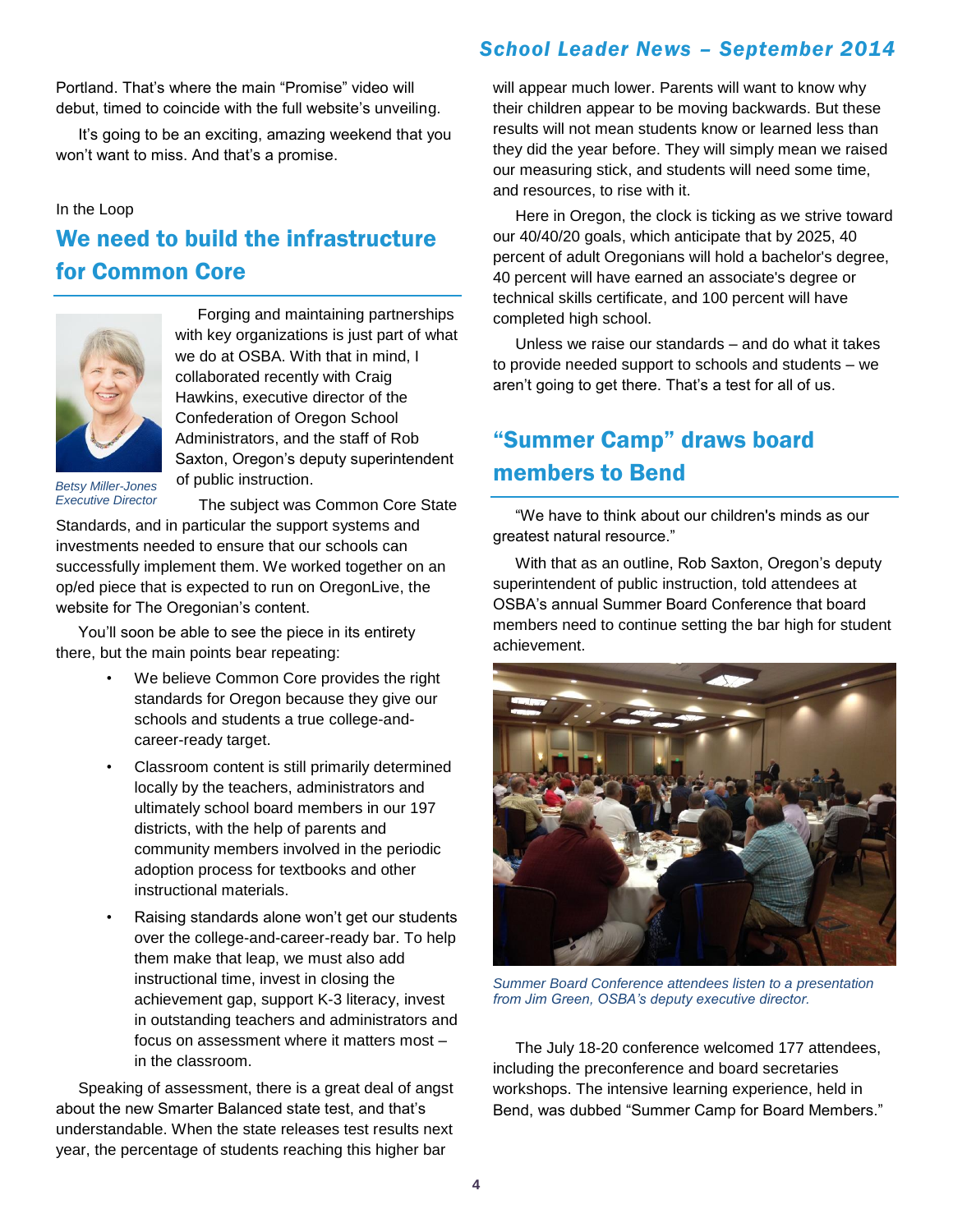### *School Leader News – September 2014*



*Brad Tisdel of the Sisters School District's Americana Project leads attendees in a burst of song during Summer Board Conference.* 

Besides Saxton, keynote speakers included Nancy Golden, Oregon's chief education officer, and state Treasurer Ted Wheeler.

Betsy Miller-Jones, OSBA's executive director, and Lori Theros, OSBA Board president and member of the Klamath City Schools board, reminded those in attendance that OSBA relies on its members for its strength. Miller-Jones, along with Greg Moyer of Blue Chalk Media, also introduced a trailer video for "The Promise of Oregon" public education support campaign.

Jim Green, OSBA's deputy executive director, said the "Promise" campaign's success will depend upon local school board members contacting legislators in Salem. "You are their local hometown voters and they listen to what you have to say," Green said.

# Fall Regionals will feature "Promise" campaign sneak peek

OSBA's annual fall circuit of the state began Sept. 17, when executive and legislative staff embarked on a sixweek, 20-stop run.

By the time the Fall Regional meetings wrap up near the end of October, OSBA's staff and Board President-Elect Dave Krumbein will have visited communities from Vale to Seaside to Medford. Last year's attendance of nearly 700 was the highest in a decade.

This year's version will feature a sneak peek of OSBA's new public education support campaign, known as "The Promise of Oregon." Attendees will see a video trailer for the campaign and learn how to get involved.

Also featured are a preview of the 2015 legislative session, an opportunity to provide feedback on OSBA services and presentations by candidates for the OSBA Board of Directors.

The evening meetings are hosted by education service districts; local board members can reserve a spot through superintendents or community college presidents.

For a full schedule, go to: [http://www.osba.org/Calendar/Events/Fall\\_Regionals-](http://www.osba.org/Calendar/Events/Fall_Regionals-2014.aspx?page=text)[2014.aspx?page=text](http://www.osba.org/Calendar/Events/Fall_Regionals-2014.aspx?page=text)

#### *2014 Fall Regional Meeting Schedule*

| <b>Date</b> | <b>City</b>  | <b>Counties</b>             |
|-------------|--------------|-----------------------------|
| Sept. 17    | Seaside      | Tillamook/Clatsop           |
| Sept. 22    | Medford      | Jackson, Josephine, Klamath |
| Sept. 23    | Bandon       | Coos, Curry                 |
| Sept. 29    | Portland     | Clackamas, Multnomah        |
| Sept. 30    | The Dalles   | Hood River, Wasco           |
| Oct. 1      | Hillsboro    | Columbia, Washington        |
| Oct. 1      | Albany       | Benton, Lincoln, Linn       |
| Oct. 2      | Salem        | Marion, Polk, Yamhill       |
| Oct. 6      | <b>Burns</b> | Harney                      |
| Oct. 6      | Vale         | Malheur                     |
| Oct. 7      | Pendleton    | Morrow, Umatilla            |
| Oct. 8      | Enterprise   | Wallowa                     |
| Oct. 15     | Paisley      | Lake                        |
| Oct. 16     | LaGrande     | Union, Baker                |
| Oct. 20     | Dayville     | Grant                       |
| Oct. 21     | Condon       | Gilliam, Sherman, Wheeler   |
| Oct. 22     | Eugene       | Lane                        |
| Oct. 23     | Redmond      | Crook, Deschutes, Jefferson |
| Oct. 23     | McMinnville  | Yamhill                     |
| Oct. 28     | Roseburg     | Douglas                     |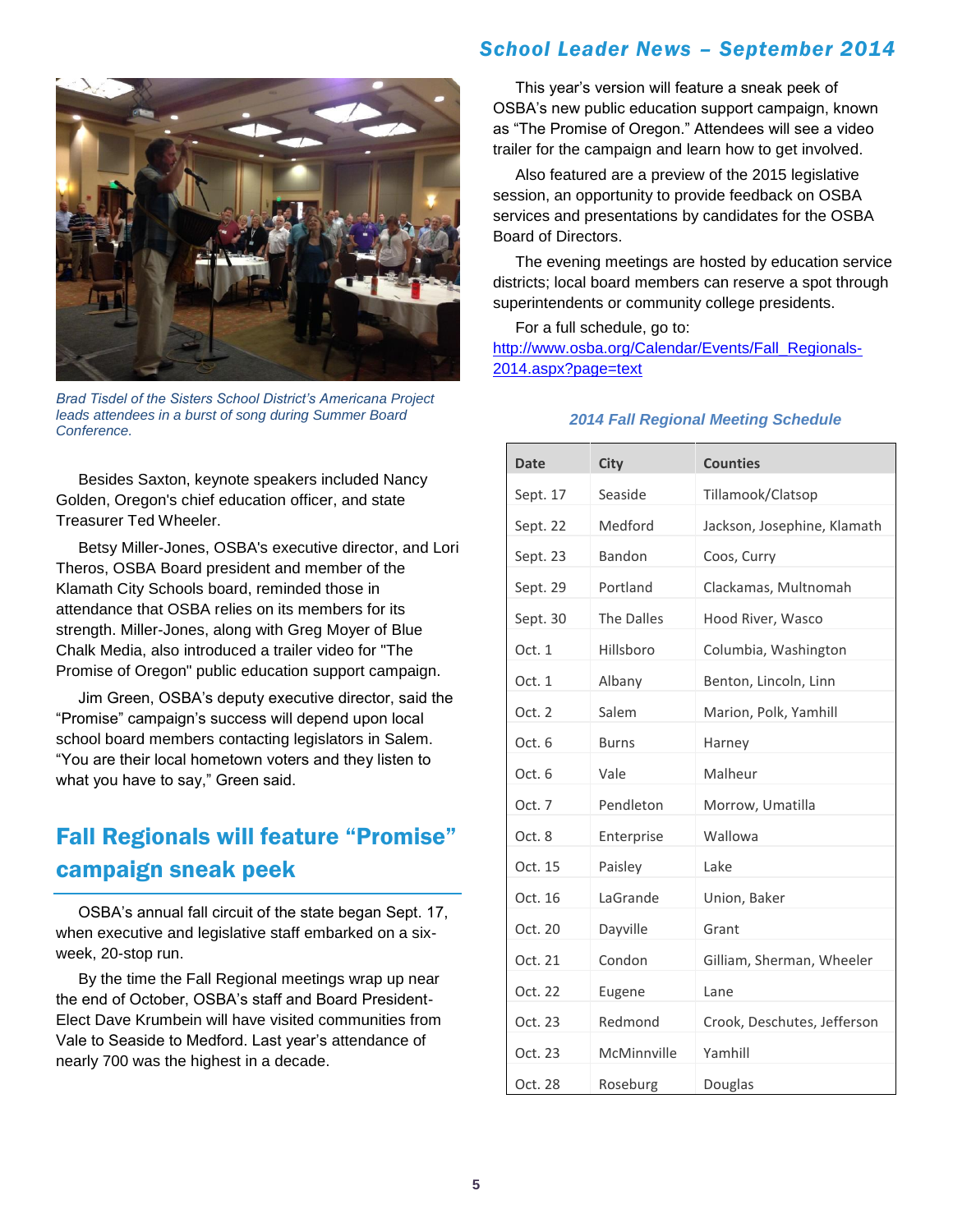## *School Leader News – September 2014*

# OSBA's Leadership Oregon 2015 classes are open

Leadership Oregon is an advanced leadership course offered to 20 enthusiastic and qualified board members from OSBA member districts. Participants learn leadership skills and join a strong support network of education leaders from across the state. Leadership Oregon is not for everyone — it requires a solid understanding of basic board leadership skills (two of the three prerequisite courses are available online) and a firm time commitment. Participants must attend all sessions to graduate.

Leadership Oregon 2015 consists of four sessions, all held in Salem. Each session runs all day Friday and half of Saturday.

- **January 9-10: Advanced Leadership.** Explore the board's role in key current education issues.
- **February 20-21: Advocacy and Engagement.** Find your voice as an education advocate.
- **April 10-11: Key Issues.** Learn about social, print, and broadcast media, and pick up tips for sound financial oversight.
- **May 1-2: Projects.** After working in small groups on projects throughout the program, participants present their projects at the final session.

OSBA covers the cost of the program, including hotel accommodations and most meals. Participants' only expenses are transportation to and from Salem, and some meals. For complete information and the application, go to [www.osba.org/ldor.](http://www.osba.org/ldor)

Applications are due by Oct. 31.

# PACE Trustees approve premium discount for toolkit use

The Property and Casualty Coverage for Education (PACE) Board of Trustees has unanimously approved a 5 percent discount on general liability premiums for districts that implement all pieces of the PACE Boundary Invasion

Toolkit.



"PACE wants to work in

partnership with districts to protect students. We know that implementation of the

tools in the toolkit is important, and the trustees' action to

provide a financial incentive for adopting these best practices provides a real benefit to our members." said Scott Neufeld, PACE Director of Risk Management.

In 2010, Oregon passed strong protective legislation against sexual misconduct in K-12 schools. The law requires intensive training for all school staff on preventing, identifying and reporting questionable conduct. While teachers often receive this training, other school employees, such as education support professionals, may not know how to recognize signs of misconduct.

Neufeld said it is imperative that school board members, school administrators, district human resources personnel, and others in each school district have the background knowledge and the resources to ensure that their districts are doing everything they can to protect students. The PACE toolkit aids in this endeavor by providing the tools necessary to meet the law's requirements:

[\(http://pace.osba.org/Resources/Articles/MandatoryReport](http://pace.osba.org/Resources/Articles/MandatoryReporting/BoundaryInvasion.aspx) [ing/BoundaryInvasion.aspx,](http://pace.osba.org/Resources/Articles/MandatoryReporting/BoundaryInvasion.aspx) member log-in required)

PACE staff have also met with about 50 districts to conduct trainings, and they continue to schedule one-hour trainings with member districts on how to implement the toolkit:

[\(http://pace.osba.org/NewsPACE/Announcements/2014-](http://pace.osba.org/NewsPACE/Announcements/2014-06-17_Boundary_invasion_toolkit.aspx) [06-17\\_Boundary\\_invasion\\_toolkit.aspx\)](http://pace.osba.org/NewsPACE/Announcements/2014-06-17_Boundary_invasion_toolkit.aspx). Districts must be prepared to outline what boundary invasion safety programs they have in place at the time of the meeting. Members can call 1-800-285-5461 for more information, or they can access the toolkit online

[\(http://pace.osba.org/Resources/Articles/MandatoryReport](http://pace.osba.org/Resources/Articles/MandatoryReporting/BoundaryInvasion.aspx) [ing/BoundaryInvasion.aspx;](http://pace.osba.org/Resources/Articles/MandatoryReporting/BoundaryInvasion.aspx) member log-in required). The toolkit is in the form of a downloadable packet, which includes sample policy, reporting forms, a FAQ list and a comprehensive PowerPoint for educating teachers and staff.

Districts that implement the toolkit by May 2015 will receive a discount for the 2015-16 school year. Those that have the toolkit implemented by May 2016 will receive a 5 percent discount on the 2016-17 school year. To qualify for the discount, the district must implement every tool in the PACE Boundary Invasion Toolkit by the specified time. For more information, contact Neufeld by phone at 800- 285-5461 or 503-371-8667 or by email at [losscontrol@sdao.com.](mailto:losscontrol@sdao.com)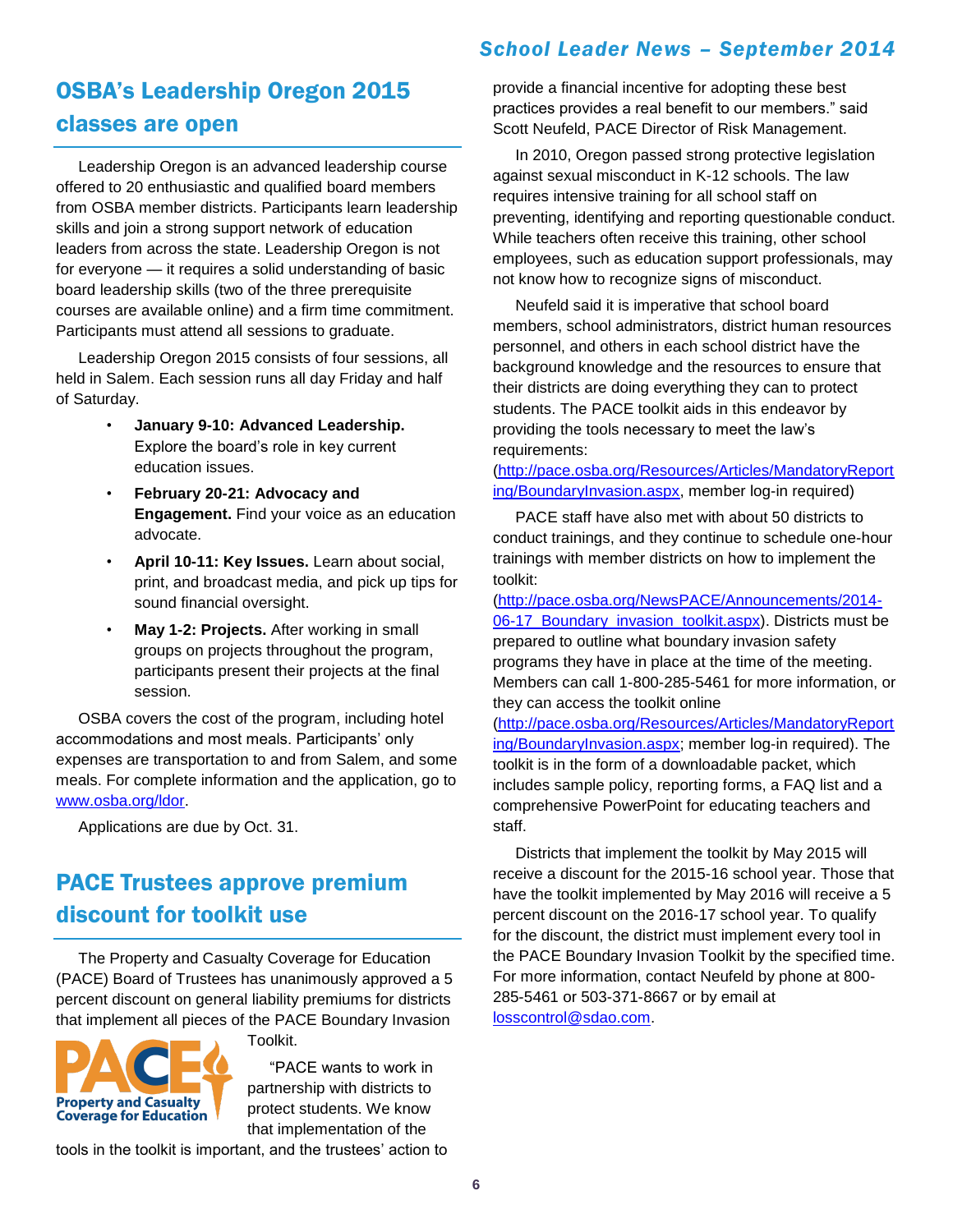## Free Trainings for PACE members

#### *Free Risk Management Trainings for PACE members*

Are you a designated district risk management coordinator? Get certified at this free, two-part seminar. *\*You must attend both Part 1 and Part 2 trainings to qualify for certification.*

For PACE members' registration information, see: [http://pace.osba.org/Calendar/Events/Risk\\_Management\\_](http://pace.osba.org/Calendar/Events/Risk_Management_Program_2014.aspx) [Program\\_2014.aspx](http://pace.osba.org/Calendar/Events/Risk_Management_Program_2014.aspx)

#### **PART 1 Dates:**

| Date            | Location                         | Time            |
|-----------------|----------------------------------|-----------------|
| October 8, 2014 | <b>Northwest Regional</b><br>ESD | $9$ am $-$ 4 pm |
| March 5, 2015   | Clatsop CC                       | $9$ am $-$ 4 pm |
| March 17, 2015  | South Coast ESD                  | $9$ am $-$ 4 pm |

#### **PART 2 Dates:**

| Date                 | Location                  | Time            |
|----------------------|---------------------------|-----------------|
| February 24,<br>2015 | <b>High Desert ESD</b>    | $9$ am $-$ 4 pm |
| February 26,<br>2015 | Douglas ESD               | $9$ am $-$ 4 pm |
| March 3, 2015        | Northwest Regional<br>ESD | $9$ am $-$ 4 pm |
| March 10, 2015       | InterMountain ESD         | $9$ am $-$ 4 pm |
| March 12, 2015       | The OutPost (John<br>Dav' | $9$ am $-$ 4 pm |



#### *2015 PACE Day: Safe and Secure Schools*

#### **April 24, 2015** – **Hilton Eugene**

Mark your calendar for the *2015 PACE Day: Safe and Secure Schools*, which will focus on topics such as the legal compliance requirements surrounding cybersecurity, preventing bullying, preventing crime through environmental design, and recovering after a crisis. It will also feature keynote speaker Michael Bazzell, a law enforcement officer currently assigned to the FBI's Cyber Crimes Task Force. PACE will pay the registration fee for members' first attendee. We look forward to seeing you there!

### *School Leader News – September 2014*

#### *Free PACE Regional Trainings for PACE members*

PACE will hold its annual regional trainings for school administrators, risk managers and superintendents on the following topics and dates:

*PACE Regional Training Topic:* Grooming & Boundary Invasion Toolkit; Staff Performance Management, to include observations, plans of assistance, termination, resignation and retirement

| Date             | Location                    |
|------------------|-----------------------------|
| October 13, 2014 | Seaside                     |
| October 14, 2014 | Springfield School District |
| October 15, 2014 | Southern Oregon ESD         |
| October 21, 2014 | La Grande Library           |
| October 23, 2014 | The Outpost (John Day)      |
| October 24, 2014 | Clackamas ESD               |

*PACE Regional Training Topic:* Bullying, to include cyberbullying and social media; Responding to Complaints, Conducting Investigations and Retaliation

| Date             | Location                |
|------------------|-------------------------|
| January 13, 2015 | Linn-Benton-Lincoln ESD |
| January 14, 2015 | Multnomah ESD           |
| January 15, 2015 | Douglas ESD             |
| January 20, 2015 | Astoria School District |
| January 22, 2015 | <b>High Desert ESD</b>  |
| January 27, 2015 | South Coast ESD         |

*PACE Regional Training Topic:* Grooming & Boundary Invasion Toolkit; Hiring Processes, including application, interviewing, background checks, fingerprinting and veterans preference

| Date           | Location               |
|----------------|------------------------|
| March 9, 2015  | Northwest Regional ESD |
| March 31, 2015 | Willamette ESD         |
| April 2, 2015  | South Coast ESD        |
| April 7, 2015  | Harney ESD             |
| April 9, 2015  | Malheur ESD (Ontario)  |
| April 14, 2015 | Intermountain ESD      |

PACE members may register for the 2014 PACE Regional Trainings at: [http://pace.osba.org/Calendar/Events/Fall\\_PACE\\_training](http://pace.osba.org/Calendar/Events/Fall_PACE_trainings_2014.aspx) [s\\_2014.aspx](http://pace.osba.org/Calendar/Events/Fall_PACE_trainings_2014.aspx)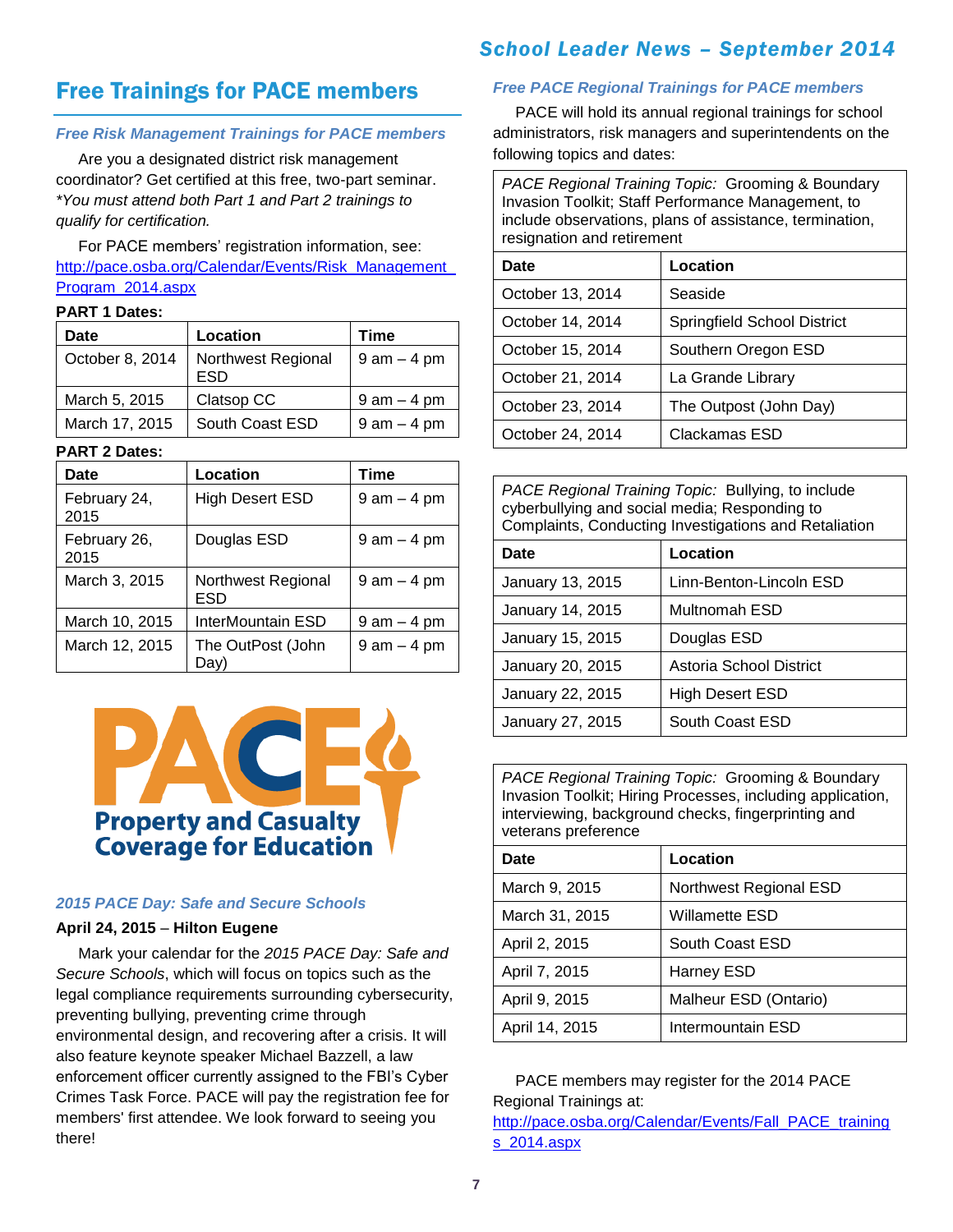### *School Leader News – September 2014*

#### *Free Standard School Safety Response Trainings for PACE members*

PACE members are invited to bring a group of district staff and community emergency responders and join John-Michael Keyes, founder of "I Love U Guys," for one of his five "Train the Trainer" programs on the following dates:

| Date                | Location               | Time            |
|---------------------|------------------------|-----------------|
| October 28,<br>2014 | Hillsboro SD           | $8$ am $-$ 4 pm |
| October 29,<br>2014 | Springfield SD         | $8$ am $-5$ pm  |
| October 30,<br>2014 | <b>High Desert ESD</b> | $8$ am $-5$ pm  |
| March 11, 2015      | InterMountain ESD      | $8$ am $-5$ pm  |
| March 12, 2015      | Ontario SD             | $8$ am $-5$ pm  |

PACE members may register for the 2014 Standard School Safety Response Trainings at:

http://pace.osba.org/Calendar/Events/Standard School S [afety\\_Response\\_Training.aspx](http://pace.osba.org/Calendar/Events/Standard_School_Safety_Response_Training.aspx)



# Schrader will headline town hall education meeting Oct. 9

OSBA is hosting a town hall meeting Oct. 9 on K-12 education issues, featuring U.S. Rep. Kurt Schrader, D-Canby. Among the issues likely to be discussed are federal investment, No Child Left Behind and secure rural schools.

"This is a chance for local board members and the public to engage with one of our representatives in Congress – don't miss it," said Betsy Miller-Jones, OSBA's executive director.

The meeting will be held at 6 p.m., Oct. 9, at the Omni Room at Canby High School's Applied Technology Center, 721 S.W. 4th Ave., Canby.

Please RSVP before Sept. 30 to [lsattenspiel@osba.org.](mailto:lsattenspiel@osba.org)

## Seats open on OSBA Board of **Directors**

Eleven positions on the OSBA Board of Directors are up for election this year. Nominations are open through Oct. 3.

Local board members interested in running for a position on the OSBA Board must be nominated by a member board within their region. Nominations require official board action, and sample language is available to assist in making a motion or resolution to nominate a candidate.

The following positions have elections this year:

- Position 1, Eastern Region (currently held by Mike Cosgrove)
- Position 3, Central Region (currently held by Doug Nelson)
- Position 5, Southern Region (currently held by Craig Prewitt)
- Position 7, Clackamas Region (currently held by Terry Lenchitsky)
- Position 9, Douglas/South Coast Region (currently held by Samuel Lee)
- Position 11, Marion Region (currently held by Tass Morrison)
- Position 13, Yamhill/Polk (currently held by Stan Primozich)
- Position 15, Washington Region (currently held by LeeAnn Larsen)
- Position 17, Multnomah Region (currently held by Bobbie Regan)
- Position 19, Multnomah Region (currently held by Doug Montgomery)
- Position 2, Gorge (formerly Columbia) Region (currently held by Dave Krumbein, who will advance to OSBA president)

Candidate nomination materials are due in OSBA offices by 5 p.m., Oct. 3. Election-related materials can be found at:

[http://www.osba.org/About%20OSBA/LeftNav/Election\\_Ce](http://www.osba.org/About%20OSBA/LeftNav/Election_Center.aspx) [nter.aspx](http://www.osba.org/About%20OSBA/LeftNav/Election_Center.aspx)